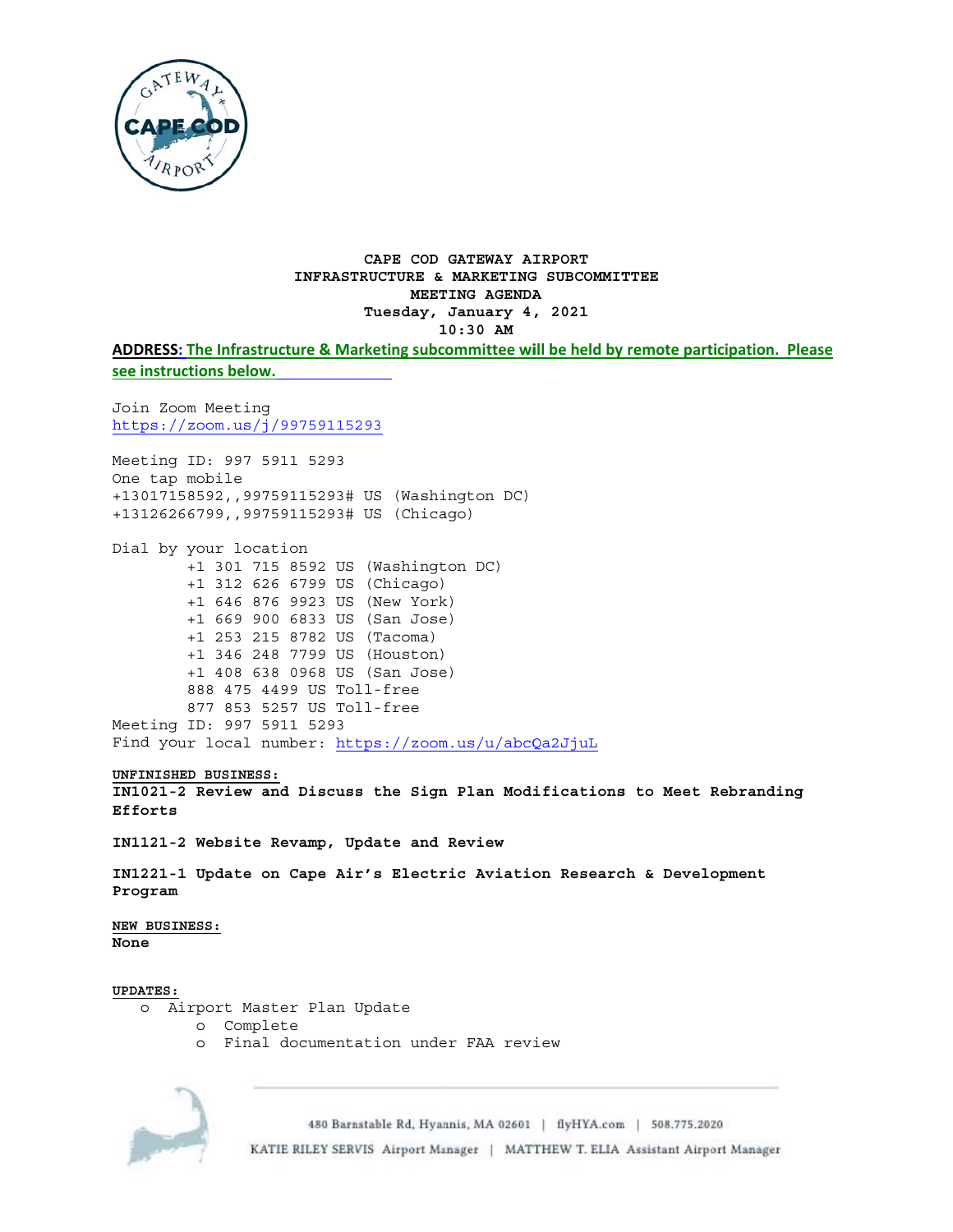- o Upcoming February Finance Items:
	- o Hyannis Hangar LLC (February)
	- o Griffin Avionics Lease (February)
	- o Modified/Updated Airport Rates & Charges (February)
	- o Financial/Budget Update (February)
	- o Amendment to Cape Air Lease for Electric Aviation Charging Stations (February)
	- o DRAFT RFP for the Air Cape Cod facility(February)
	- o Disposition of the Mildred's Lot (February)
	- o Amendment to the Fennick & McCredie Contract FBO Remodel, Fleet Hangar Door, T-Hangar (January) (February)
- o Upcoming February Infrastructure Items:
	- o Signage (Airport Access Road)
	- o Business Plan Update January 2021
	- o Website (Continuation & hopefully FINALIZATION)
	- o Infrastructure modification of Cape Air Lease for Electric Aviation Charging Stations
	- o DRAFT RFP for the Air Cape Cod facility
	- o Upcoming Events
- o CARES Act Projects Update
	- o Replacement of T-hangar CARES1 (January/February 2022 Bid),
	- o Fleet Hangar Door Replacement CARES2 (January/February 2022 Bid).
	- o Mary Dunn Way Extension CARES3 (January/February 2022 Bid).
		- o FBO Renovation CARES4 (March/April 2022 Bid)
- o Town of Barnstable Budget
	- o FY2023 Operating Budget to commence October 2021
		- Internal staff meetings completed
		- **•** Development underway
- o Airport Environmental Assessment
	- o Epsilon Associates Kickoff Meeting TBD
	- o February 2022 start as long as we have an approved Airport Layout Plan from the FAA
		- We originally anticipated a October start but we must wait for the FAA to complete the review and approval of the proposed projects and that will take 90-days
- o PFOS/Public Involvement Plan & Update
	- o Meeting with DEP on October 1 to go over Audit finding
		- o Continuing data collection and preparing for submittal of the Phase III report to DEP in January 2022 (an extension was granted)
- o Rebranding
	- o Sign Replacement
		- At this point in time, staff has ordered the terminal sign replacement
		- Staff is also getting additional quotes for the replacement of the wooden access signs with the revised stone façade signs with solar lighting.
		- We may not have quotes and graphics to share for the December meeting but we will keep you in the loop
	- o Website Upgrade
		- Website modifications underway and an interactive test website available for Subcommittee review